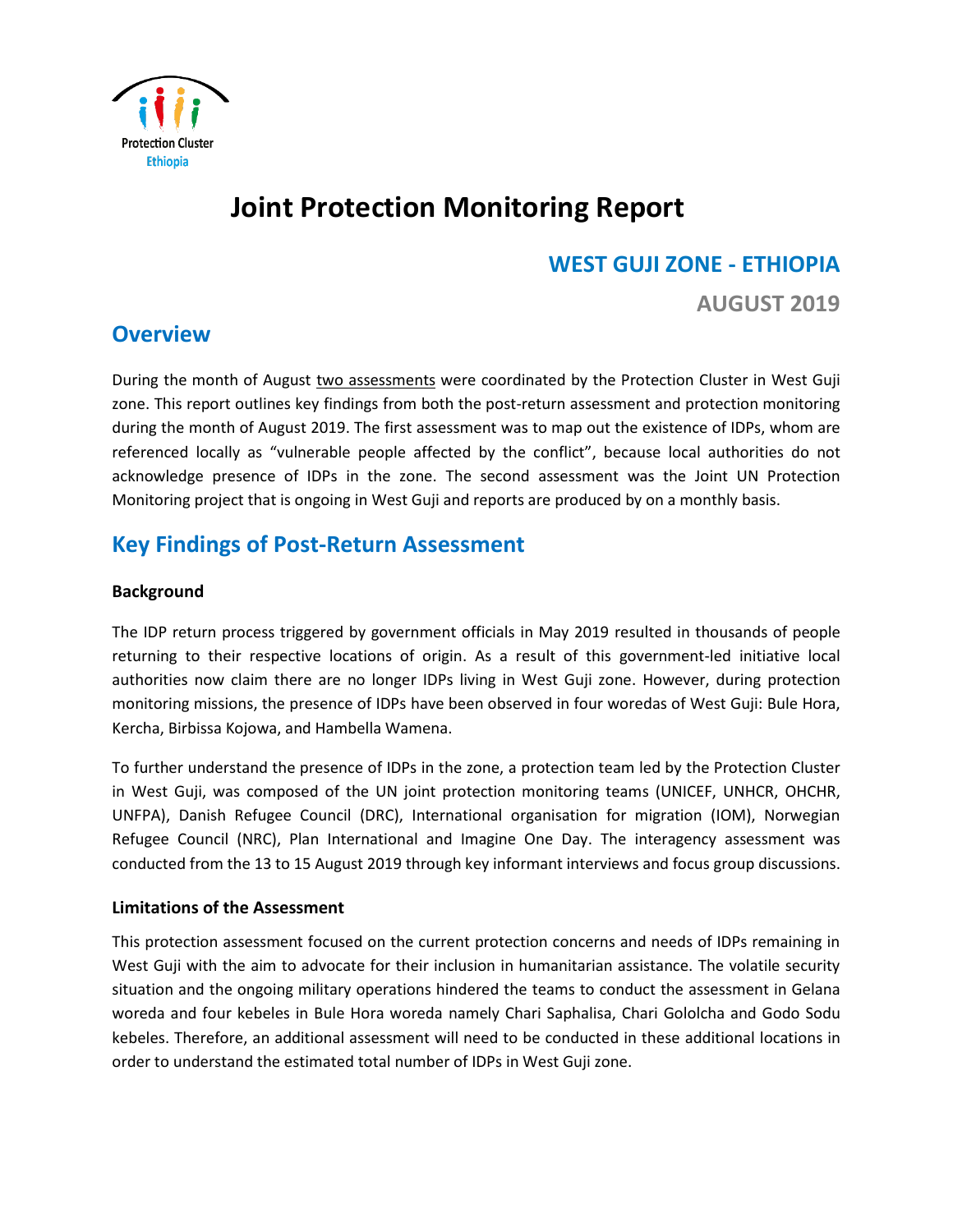| <b>Activities</b>              | <b>Profile of People Reached</b>                                                          | # of Sessions | # of Participants |
|--------------------------------|-------------------------------------------------------------------------------------------|---------------|-------------------|
| <b>Key Informant Interview</b> | Kebele administration, WoWCYA staff,<br>health extension workers and partner<br>agencies. | 8             | 14                |
| <b>Focus Group Discussions</b> | Men and women returnees/IDPs                                                              | 17            | 143               |
| <b>Total</b>                   |                                                                                           | 25            | 157               |

**Table 1: Persons Reached During Post-Return Assessment**

#### **Table 2: Identified IDP Households by Assessment Team**

|                         | Woreda           | <b>Kebele</b>         | <b>Estimation of IDP Households</b> |
|-------------------------|------------------|-----------------------|-------------------------------------|
| $\mathbf{1}$            | <b>Kercha</b>    | <b>Bilida Saba</b>    | 15                                  |
|                         |                  | <b>Kercha Enshe</b>   | 05                                  |
|                         |                  | Kercha 02             | 03                                  |
|                         |                  | Egu Abay              | 12                                  |
| $\overline{2}$          | <b>Bule Hora</b> | <b>Hera Lipitu</b>    | 25                                  |
| $\overline{\mathbf{3}}$ | Hambella Wamena  | Chorso Golja          | 12                                  |
|                         |                  | <b>Bule Hambella</b>  | 30                                  |
| 4                       | Birbissa Kojowa  | Dimtu Burka           | 17                                  |
|                         |                  | <b>Birbissa Chebi</b> | 20                                  |
| Total                   |                  |                       | <b>109 Households</b>               |

**Note:** The assessment was conducted through FGDs and KIIs and therefore exact numbers of responses as to why IDPs have not returned are not provided in quantitative terms.

# **Reasons for Unwillingness to Return**

- 90% of the IDPs interviewed shared their fear to return to their area of origin due to insecurity. Although some improvements have been observed to the overall security situation the IDPs are not confident in the continued improvement or longer-term stability of the security situation in their area of origin. IDPs reported that for the time being they can still visit their land back in their area of origin for farming.
- Some families have dual residence with land and/or homes in both zones (Gedeo and West Guji).
- Some families reported attachments to the host community (in laws, relatives, friends etc.) in the displacement area.
- Some families have intention to integrate into the host community and have applied for identity documents and/or made local arrangements for land.







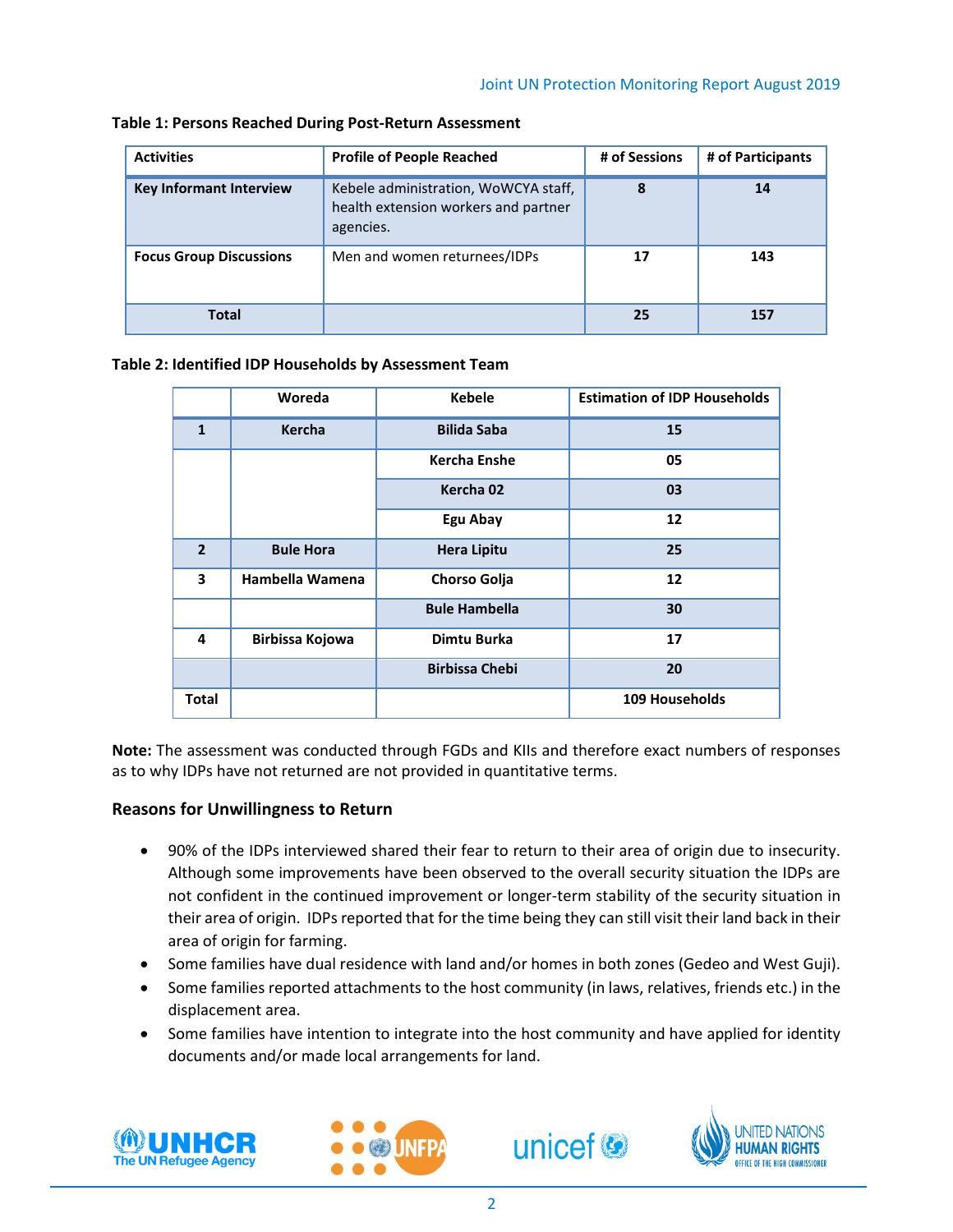# **Key Protection Risks Identified for IDPs**

- Exclusion from humanitarian assistance including food and shelter assistance.
- The vast majority have lost their land holding certificates but may still be able to access their land.
- Some reported secondary occupation of their house by the host community.
- Some have reportedly swapped their land in their places of origin with lands of Gedeo but without any legal agreement.
- Loss of civil documentation such as birth certificates, national ID and land holding certificates have been mentioned across all the assessed kebeles.
- Early marriages were mentioned in Dimtu Burka in Birbissa Kojowa kebele and Hera Lipitu kebele in Bule Hora woreda.
- Lack of basic needs, food, shelter, NFI, and livelihood opportunities.
- Unaccompanied and separated children identified in almost all assessment areas as well as a few child-headed households.
- Urgent need for scholastic materials to start the new academic year that starts in early September.
- Persons with Specific Needs (PSN) have limited support across all areas assessed.
- During KIIs, the most reported SGBV cases were domestic violence and early marriages. Women are reluctant to report to authorities these cases out of fear.

#### **Key Recommendations**

- Ensure access to basic needs through inclusion of IDPs in humanitarian assistance and joint targeting efforts in the zone.
- Continue to advocate to humanitarian agencies for the registration and inclusion of IDPs in the government endorsed lists of target beneficiaries for humanitarian assistance distributions.
- Assess the magnitude of the land swapping phenomenon in West Guji and Gedeo.
- Protection partners should maintain protection by presence in the kebeles where IDPs have been reported.
- A second assessment should be organized in the areas that could not be reached during this assessment due to security reasons. These areas include: Gelana woreda and four kebeles in Bule Hora woreda, including: Chari Saphalisa, Chari Gololcha and Godo Sodu kebeles. The second assessment will give a better picture as to the number of IDPs that remain in West Guji zone.







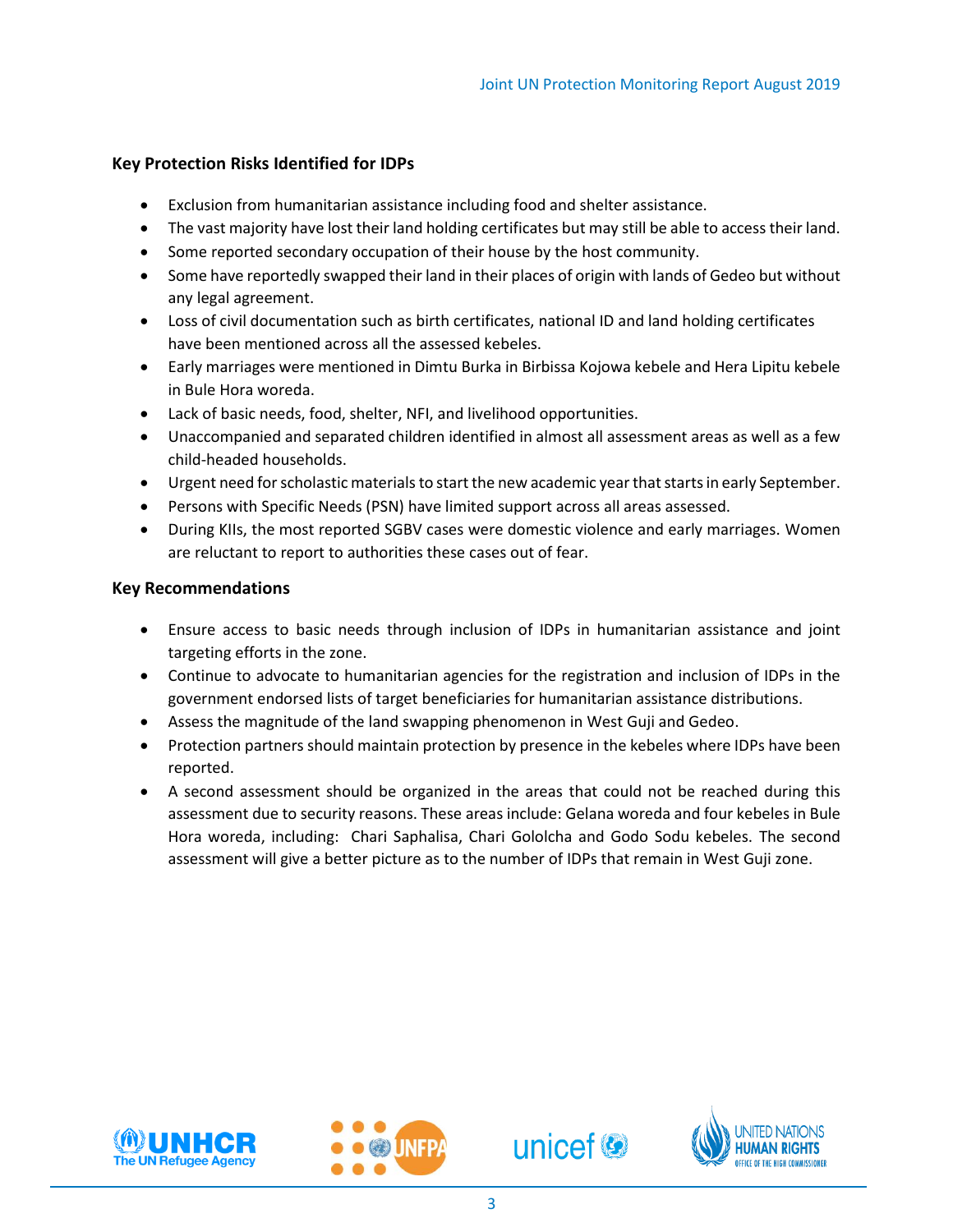# **Key Findings of Protection Monitoring**

During the reporting period, OHCHR, UNHCR, UNFPA and UNICEF conducted joint protection monitoring in 12<sup>1</sup> kebeles in four woredas (Birbissa Kojowa, Kercha, Hambella Wamena and Bule Hora). Within the monitoring project as methodology, protection monitors made use of focus group discussions (FGDs) with returnees and IDPs, as well as key informant interviews with government officials, kebele managers, humanitarian actors, social workers, health extension workers as well as with the host community.

| <b>Activities</b>                                                                              | <b>Profile of People Reached</b>                                                                                                                               | # of Sessions            | # of Participants |
|------------------------------------------------------------------------------------------------|----------------------------------------------------------------------------------------------------------------------------------------------------------------|--------------------------|-------------------|
| <b>Key Informant Interview</b>                                                                 | Kebele administration, WoWCYA staff,<br>health extension workers and partner<br>agencies                                                                       | 12                       | 34                |
| <b>Focus Group Discussions</b>                                                                 | Men and women returnees                                                                                                                                        | 11                       | 91                |
| <b>Individual Interviews</b>                                                                   | Persons with specific needs (older<br>persons, persons with disabilities,<br>female-headed households)                                                         | $\overline{\phantom{a}}$ | $\mathbf{2}$      |
| Workshop on Role of<br><b>Human Rights in Peace</b><br>building in West Guji and<br>Gedeo Zone | Government officials from Zonal and<br>Woredas administration, traditional<br>and religious leaders, Abagadas,<br>Youth, etc from West Guji and Gedeo<br>Zones | 3                        | 217               |
| <b>Total</b>                                                                                   |                                                                                                                                                                | 28                       | 344               |

**Table 3: Number of Individuals Reached during Protection Monitoring**

# **Safety and Security**

Fear and persistent rumours of potential attacks were reported in six conflict affected woredas. Attacks on public transportation and alleged killings of civilian by UAGs was reported. Security incidents are mainly characterised by the actions of unidentified armed groups (UAG). On 01 August, clashes between government forces and UAG were reported at the border between Birbirsa Kojowa and Melka Soda woredas with some causalities reported.

Due to military operations, two kebeles in Bule Hora namely Chari Saphalisa and Chari Gololcha are under restriction since July. On the 10August, in Gelana woreda, two persons were allegedly killed by an UAG in Kersa kebele. On the 12 August, fighting was reported between UAG and EDF in Marcu kebele, Bule Hora woreda. On the 16 August, shootings were reported in Lemi Kercha kebele in Kercha woreda, Soke kebele

<sup>1</sup> Hambella Wamena Woreda: Dakarbor, Tirtira Damu, Tirtira Guyo kebeles. Kercha Woreda: Lami Kercha, Banko Gudoba, Kercha 01, Gorro'mee kebeles Birbirsa Kojowa: Darse Edera Kebele. Bule Hora Woreda: Gerba 01, Gerba 02, Hera Lipitu, Oda Muda kebeles.



l,

 $\overline{a}$ 





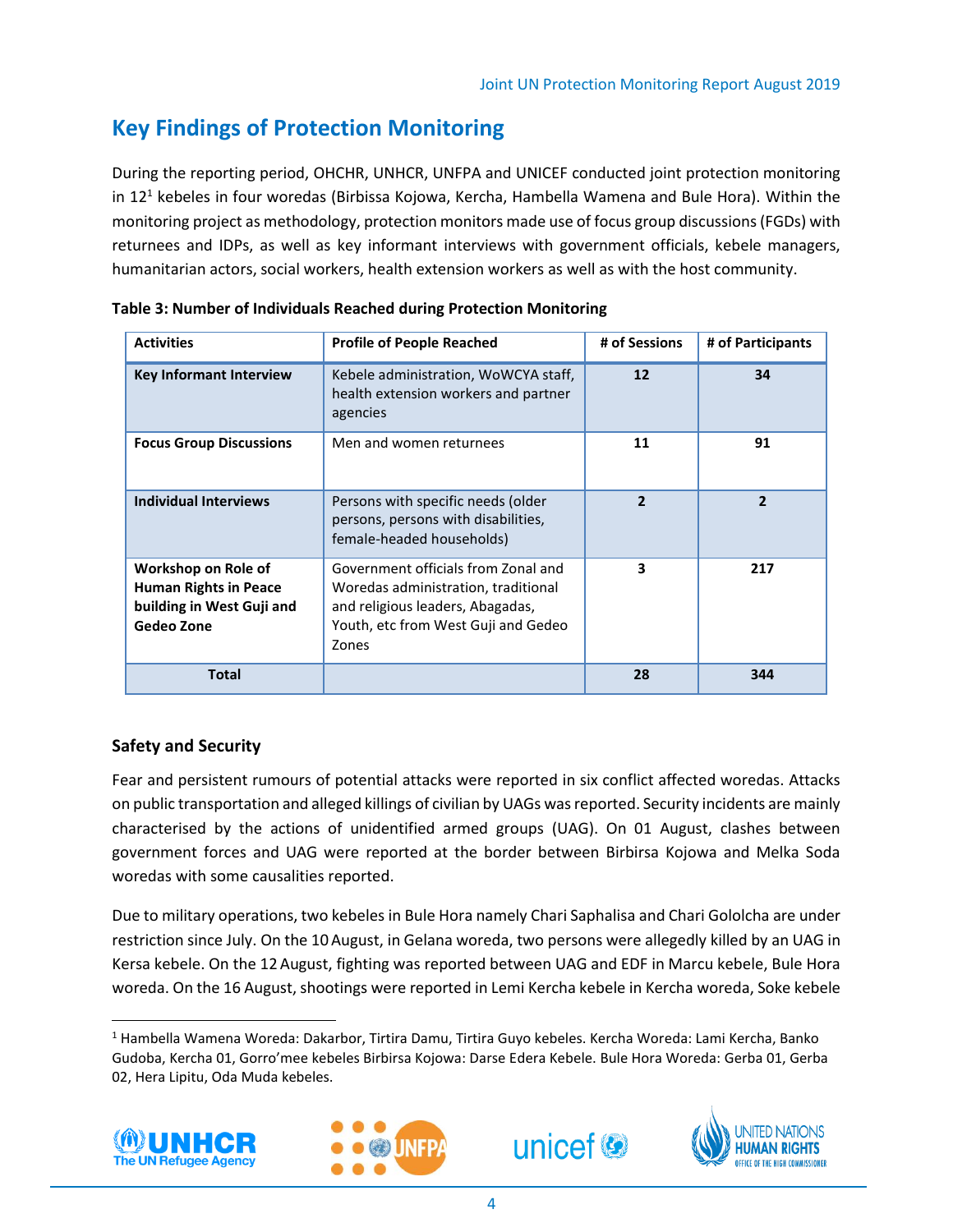in Gelana woreda where eight persons were reportedly killed. In Oda Muda kebele, Bule Hora woreda, returnees reported lots of mobile phones were seized by authorities because of suspicion of owners communicating with UAGs. The same situation was observed in Ela Dirma Badiya kebele in Birbissa Kojowa woreda.

### **Protection and Human Rights Concerns**

#### Child Protection

- The FGD participants in Tirtira Guyo kebele, Hambela Wamena woreda reported that returnees' children were not enrolled in school during the previous academic year because they arrived when the school year was almost finalised. However, according to some of returnees interviewed, some of their children may not be attending school due to lack of clothes and scholastic material.
- In Dakabor kebele, Hambella Wamena woreda, some returnees said they did not return with the entire family and had to leave their children in the place of displacement in Gedeo because of the poor living conditions and shelter in the place of return.
- According to the returnee in Dakabor kebele, Hambella Wamena woreda, there are four unaccompanied and ten separated children who are relying on the assistance of their neighbour. It is reported that the unaccompanied and separated children are engaging in child labour by working as a daily labourer to make a living.
- In Gerba 01 kebele, Bule Hora woreda, the kebele official disclosed the presence of six separated children with their locations. These children are currently living with community members.

#### Gender-Based Violence

- Two cases of domestic violence were reported in Abaya and Hambela Wamena woredas and both cases were referred to WoWCYA offices for case management and psychosocial support.
- 1225 returnees, IDPs and host community members, were reached through awareness raising sessions on SGBV in Kercha and Gelana woredas by UNFPA and Government institutions (WoWCYA or ZoWCYA).
- A list of 43 health facilities that received Post Rape Treatment Kits (PRTK) was shared with protection monitors to facilitate referral during their protection monitoring missions.

#### Housing, Land and Property

- In Banko Guduba kebele, Kercha woreda, the Damage and Loss Assessment (DaLA) commissioned by UNHCR and Bule Hora University, identified 106 houses damaged during the conflict.
- In Bilida Saba kebele, Kercha woreda, cases of secondary occupation have been reported by the returnees. When appropriate, referrals are made to the HLP service provider.
- In Tirtira Damu kebele, Hambella Wamena woreda, the kebele officials report that 120 houses were destroyed in the kebele during the conflict.
- In Dakabor kebele, Hambella Wamena woreda, returnees mentioned the seizure of their lands by some members of the host community.







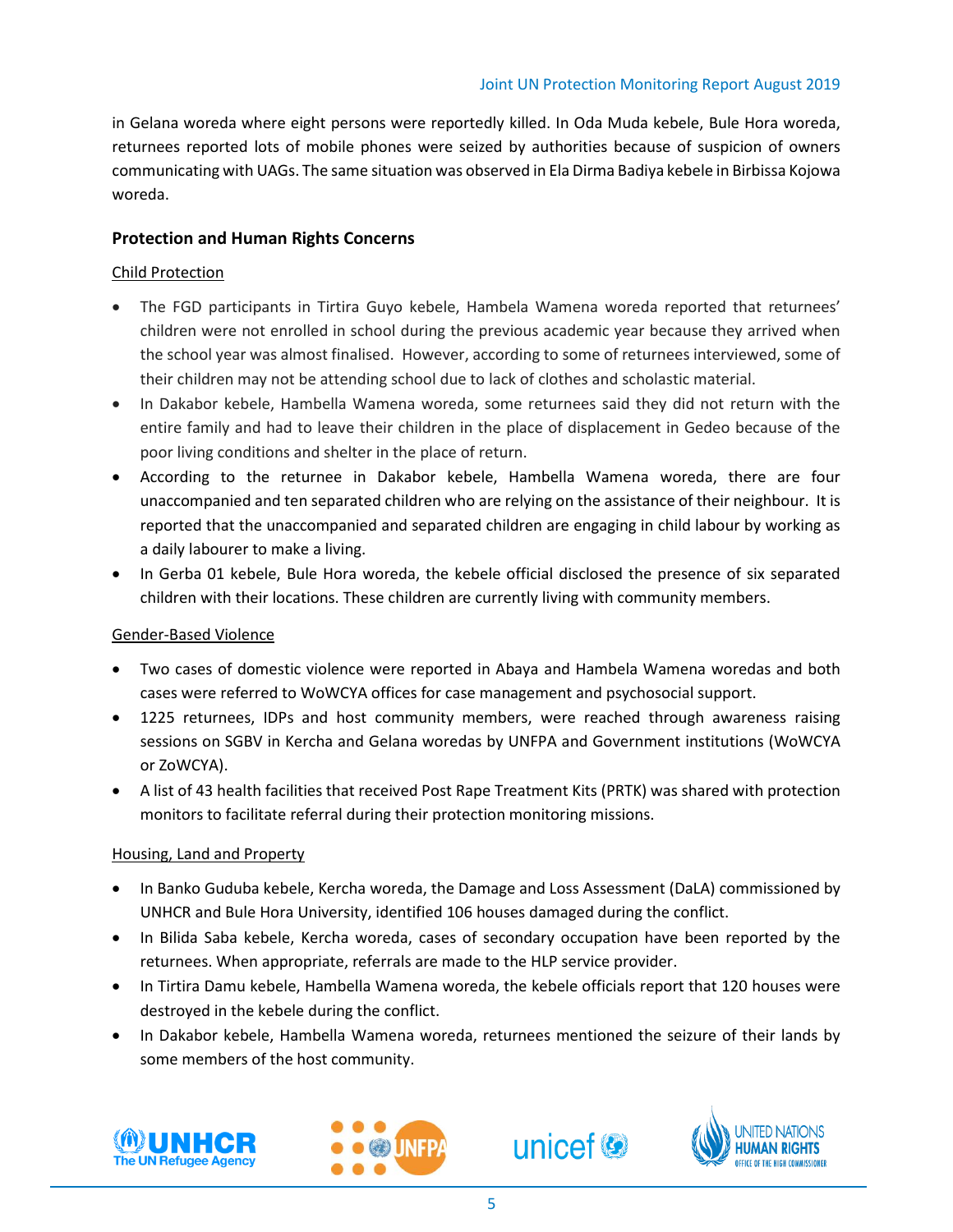- In Kercha Inshe kebele, Kercha woreda, returnees claimed the government for land title deeds issuance process collects the GPS coordinate of their land. A due diligence site assessment was conducted in Hebo Molicha, Kercha kebele prior to the shelter assistance.
- Information session on HLP rights commenced in Hambella, Chorso Golja and Chorso Bule kebeles where NRC reached 235 individuals reached during this first session. In this session, there was reluctance by local authorities to respect the HLP rights of women. Their reasoning was that women "belong in the kitchen."

# **Humanitarian Assistance**

It is noted that delivery of humanitarian assistance was negatively affected due to insecurity in West Guji during the first two weeks of August.

# Food

- In Banko Guduba kebele, Kercha woreda returneesinformed the last distribution of food received was in June 2019. In Tirtira Damu kebele, returnees said they have not received any food assistance since the last distribution round in May. In Gerba 02 kebele, returnees complain about some exclusion cases from food distribution. The last food distribution was held in June 2019.
- In Goro'mee kebele, Kercha woreda, the kebele manager stated that 1484 returnees have not received food assistance since June.
- In Kercha 02, Kercha woreda, food distribution resumed and is targeting 3280 individuals to be reached by early September, with the following items: 15 Kgs of wheat, 1.5kgs of white peas, 1.5kgs of corn soy blend (CSB) and 0.45 kgs of oil.
- Following complaints from returnees about lack of food in Gelana, Abaya and Kercha, food partners are planning to start a joint targeting exercise that will enable them to register and assist the returnees and the most vulnerable persons.

# Health and Nutrition

- WFP is implementing Targeted Supplementary Feeding Programme (TSFP), which targets children aged 6-59 months with moderate acute malnutrition (MAM) and Pregnant and Lactating women (PLWs) with acute malnutrition in West Guji zone. A total of 19,384 beneficiaries (8626 children aged 6-59 months with MAM and 10758 PLWs with acute malnutrition) are currently receiving treatment in West Guji zone. WFP has plans to respond to MAM cases in West Guji until December 2019 and beyond based on the availability of resources.
- In August, IOM launched a mobile clinic in Bule Hora woreda. It was agreed that their weekly schedule be shared with protection monitoring teams for referral purposes.
- In Tirtira Guyo kebele, Hambella Wamena woreda, there are health extension workers in the kebele but in case of serious medical conditions, returnees have to travel 1.5 hours to the nearest health facility which is in Dimtu kebele. Only one ambulance is available for the whole woreda which is insufficient to cover the needs of the entire community.







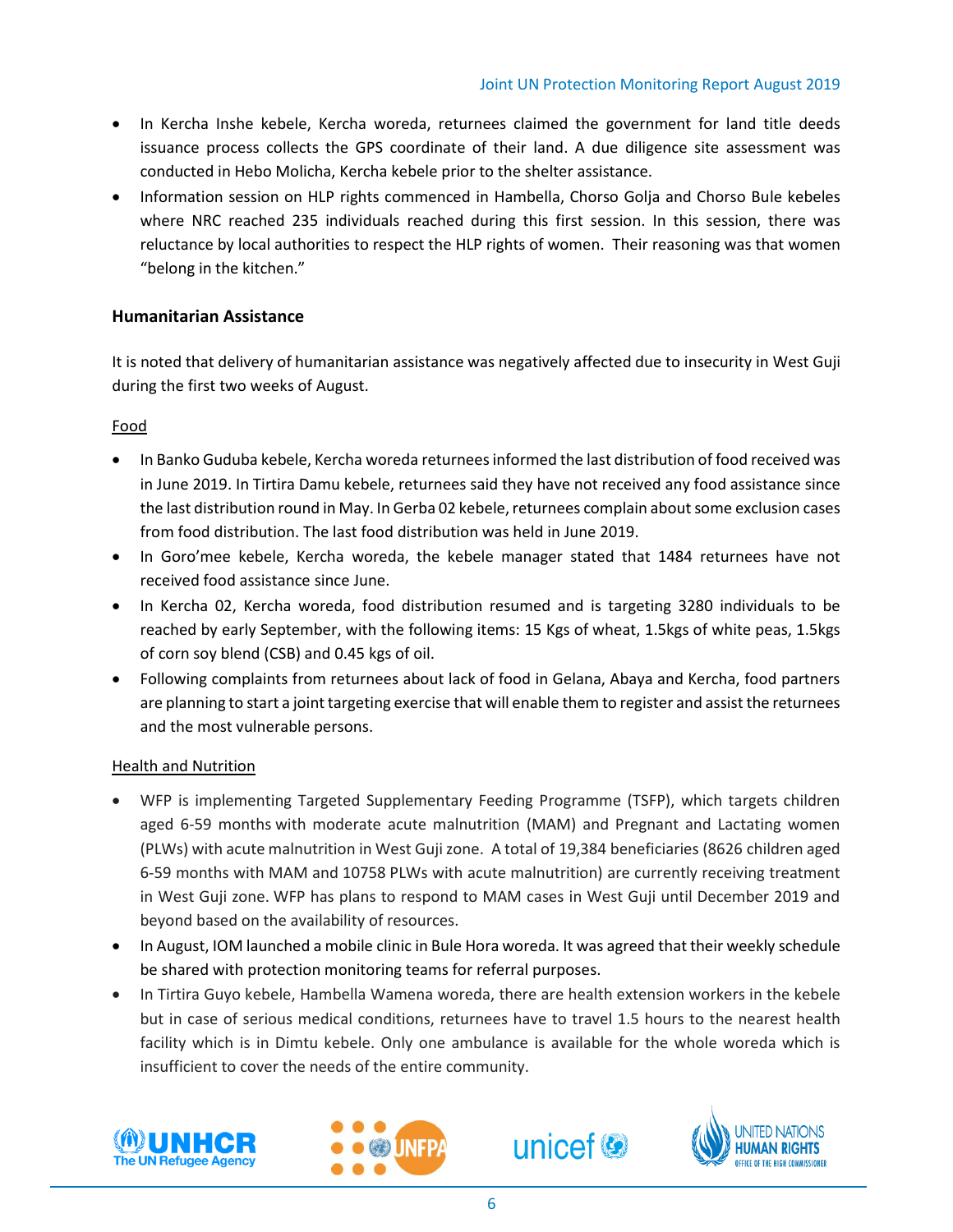### NFI and Shelter

- Returnees live in poor shelter condition and are in-desperate need of shelter reconstruction assistance. UNHCR's partner is planning to reconstruct 70 shelters in Kercha woreda.
- Reportedly, there is an inaccuracy in the total loss and damages documented by authorities.
- Returnees swapping lands is impacting the shelter reconstruction response and referrals are made to HLP actors to assist with the cases.

#### WASH

• Returnees in all the kebeles monitored shared their concern on hygiene and sanitation. With nonexistence of potable water point, communities always rely on spring or river water. It has also been reported that diseases related to poor hygiene or sanitation such as diarrhoea are common amongst children.

# **Response Update**

#### Peace Building

- During the month of August, OHCHR organised a three-day workshop on the role of human rights in peacebuilding in West Guji and Gedeo zones. Government officials from various bureaus, traditional and religious leaders and the youth from both zones to discuss human rights and its role in peace building and conflict resolution. A total of 217 individuals participated in the three-day workshop. Participants appreciated the importance of the topics and requested additional similar workshops in woredas level. A group of youths formed an informal committee of youth for human rights in both zones to advocate inclusion of human rights in sustainable peace.
- Additionally, zonal authorities conducted a peacebuilding campaign in the woredas, initiating dialogue with communities and ensuring them measures are taken to provide them safety and security.

#### Persons with Specific Needs

- During the reporting period a total of 12 persons with specific needs were identified and referred to different service providers. A list of 185 persons living with disabilities has been provided by West Guji zonal Labour and Social Affairs office. They are requesting that partners to assist them with assistive and mobility devices. A verification and follow-up on the list of individuals in need of this assistance will be conducted by the protection monitors.
- A local medical partner in Birbissa Kojowa disclosed seven malnourished children with SAM have been identified and referred for nutrition support.

#### Humanitarian Actors

• Two water trucks were supplied in Kercha and Hambella Wamena.Funds have been provided to the zonal Water Office for the maintenance of eight water points and renovation of a 100M<sup>3</sup> reservoir.